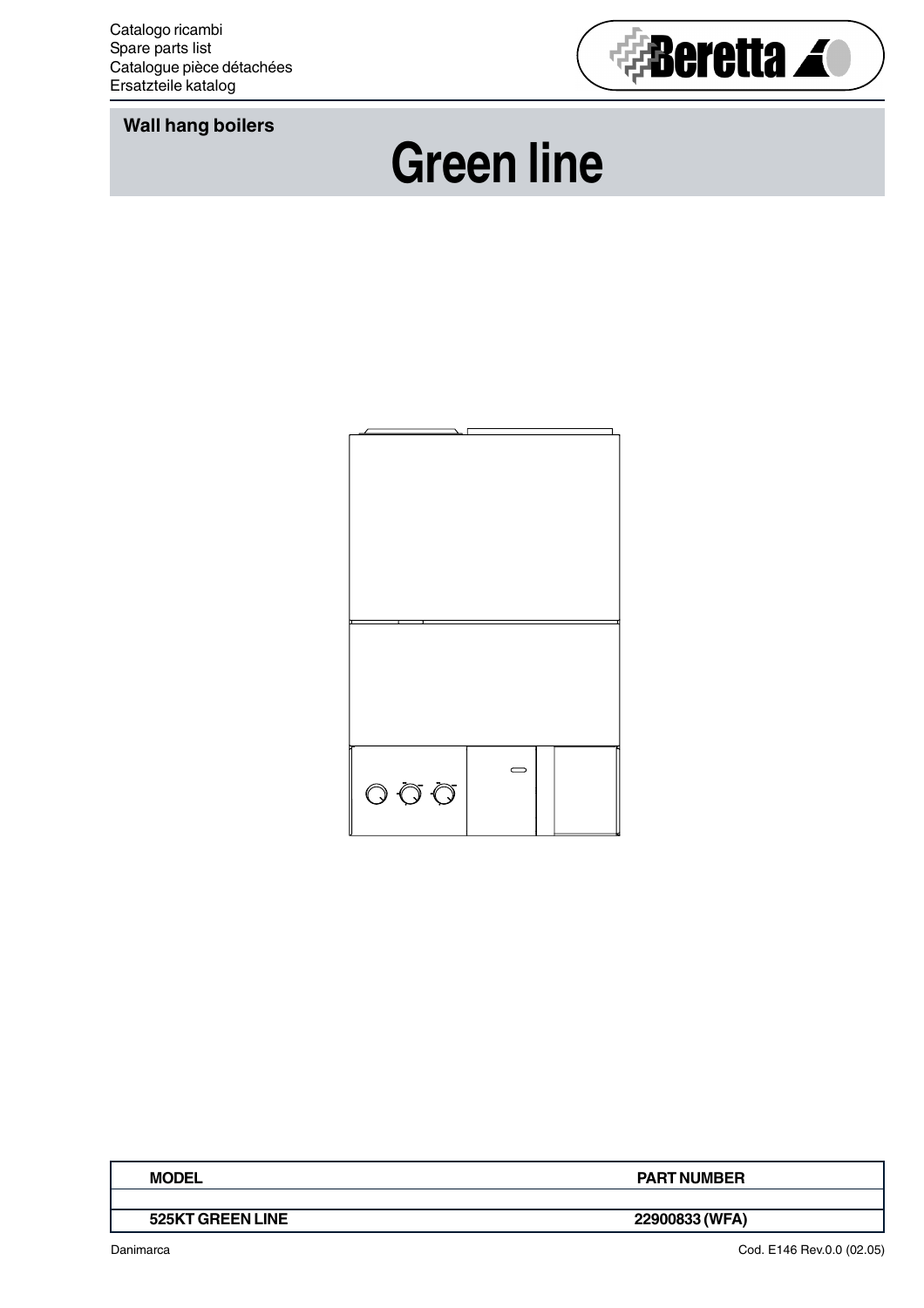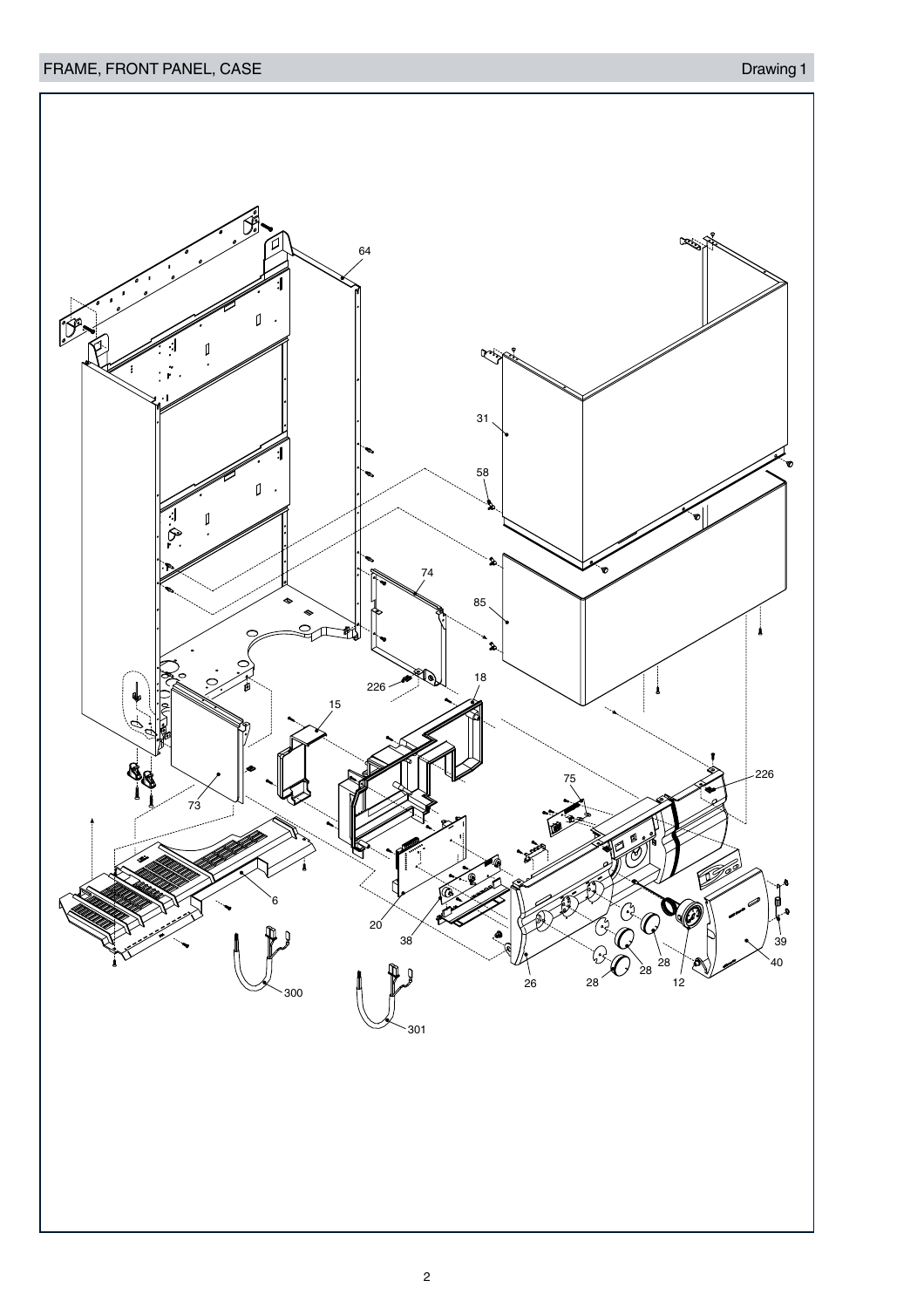| FRAME, FRONT PANEL, CASE |                               | Drawing 1    |
|--------------------------|-------------------------------|--------------|
| POS.                     | <b>DESCRIPTION</b>            | Part number  |
| 6                        | Guard                         | R1389        |
| 12                       | Pressure gauge                | R10021155    |
| 15                       | Cover                         | R1377        |
| 18                       | Cover                         | R1349        |
| 20                       | <b>Printed circuit board</b>  | R10020121    |
| 26                       | Instrumental panel            | R10021150    |
| 28                       | <b>Control knob</b>           | R10021156    |
| 31                       | Case                          | R10021142    |
| 36                       | <b>Printed circuit board</b>  | R1379        |
| 39                       | <b>Spring</b>                 | <b>R6440</b> |
| 40                       | Door panel                    | R10021152    |
| 58                       | Clip                          | R5588        |
| 64                       | Frame assembly                | R10021141    |
| 73                       | Left underight                | R10021149    |
| 74                       | <b>Right underight</b>        | R10021148    |
| 75                       | Display printed circuit board | R1380        |
| 85                       | Case                          | R10021146    |
| 226                      | Edge clip                     | R5128        |
| 300                      | <b>Wiring harness</b>         | R2368        |
| 301                      | <b>Wiring harness</b>         | R2701        |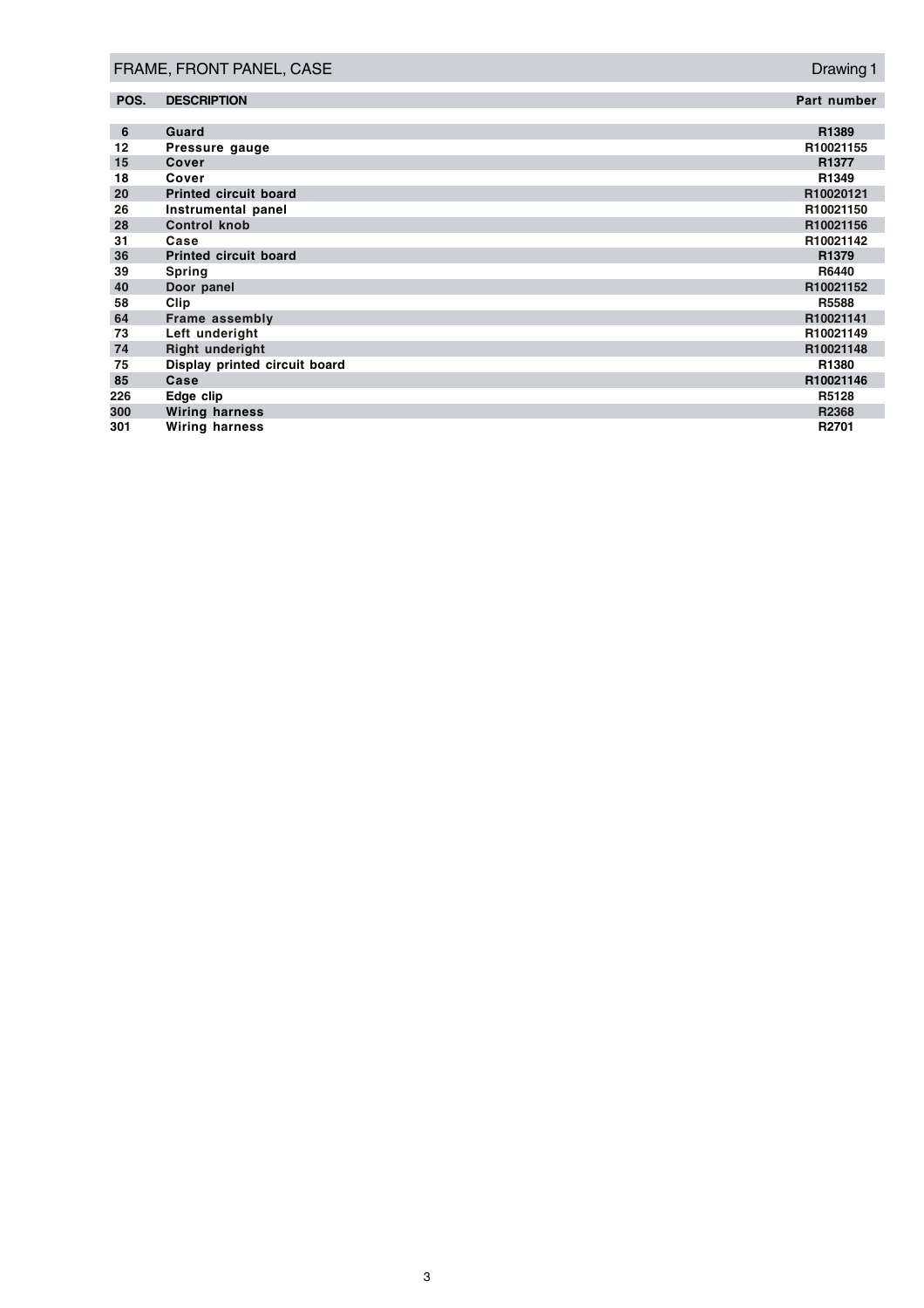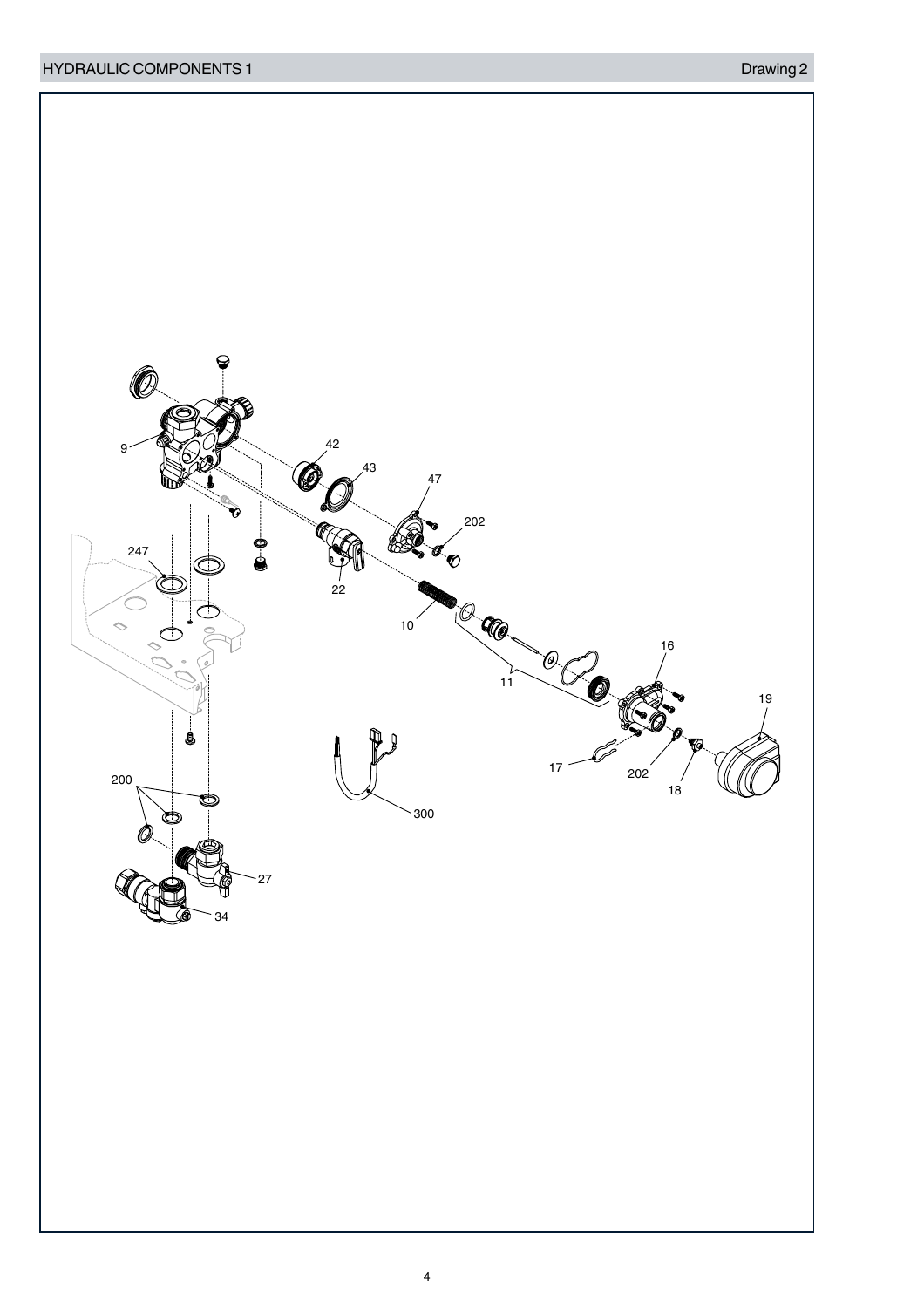| <b>HYDRAULIC COMPONENTS 1</b> |                                    | Drawing 2   |
|-------------------------------|------------------------------------|-------------|
| POS.                          | <b>DESCRIPTION</b>                 | Part number |
|                               |                                    |             |
| 9                             | Heating distributor manifold       | R1334       |
| 10                            | 3 Port valve spring                | R6862       |
| 11                            | 3 way valve overhaul kit           | R01005127   |
| 16                            | 4 way valve cover                  | R2904       |
| 17                            | Motorised valve fixing fork wrench | R2906       |
| 18                            | Or union assembly bracket          | R6919       |
| 19                            | <b>Motorised valve</b>             | R2905       |
| 22                            | Safety valve                       | R10020092   |
| 27                            | Heat water cock                    | R6951       |
| 34                            | Heat water cock                    | R8791       |
| 42                            | Valve for domestic water by-pass   | R2909       |
| 43                            | Rubber diafragm                    | R6872       |
| 47                            | Flow manifold front plate          | R6853       |
| 200                           | Washer                             | R5023       |
| 202                           | Washer                             | R5041       |
| 247                           | Washer                             | R5203       |
| 300                           | <b>Wiring harness</b>              | R1873       |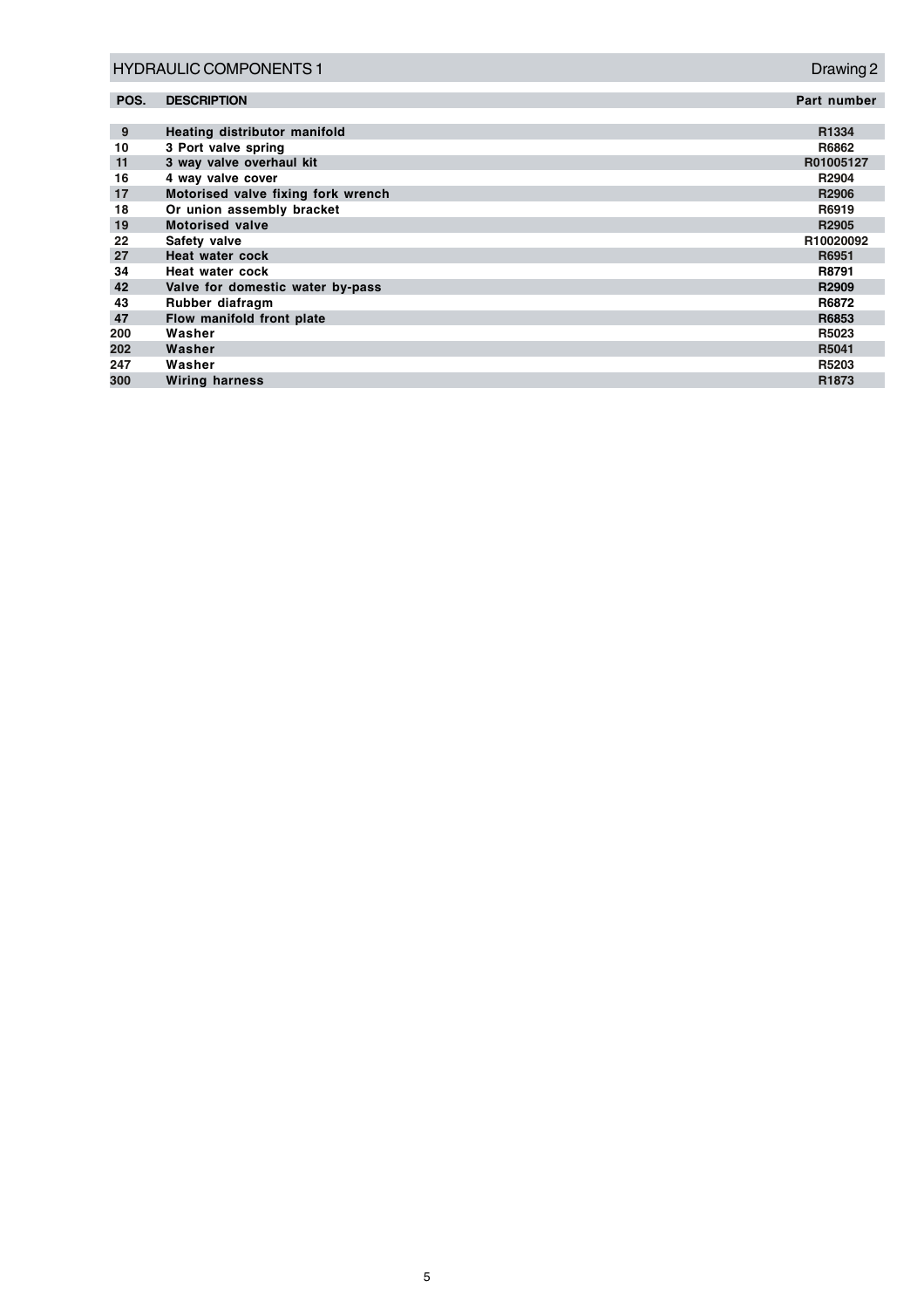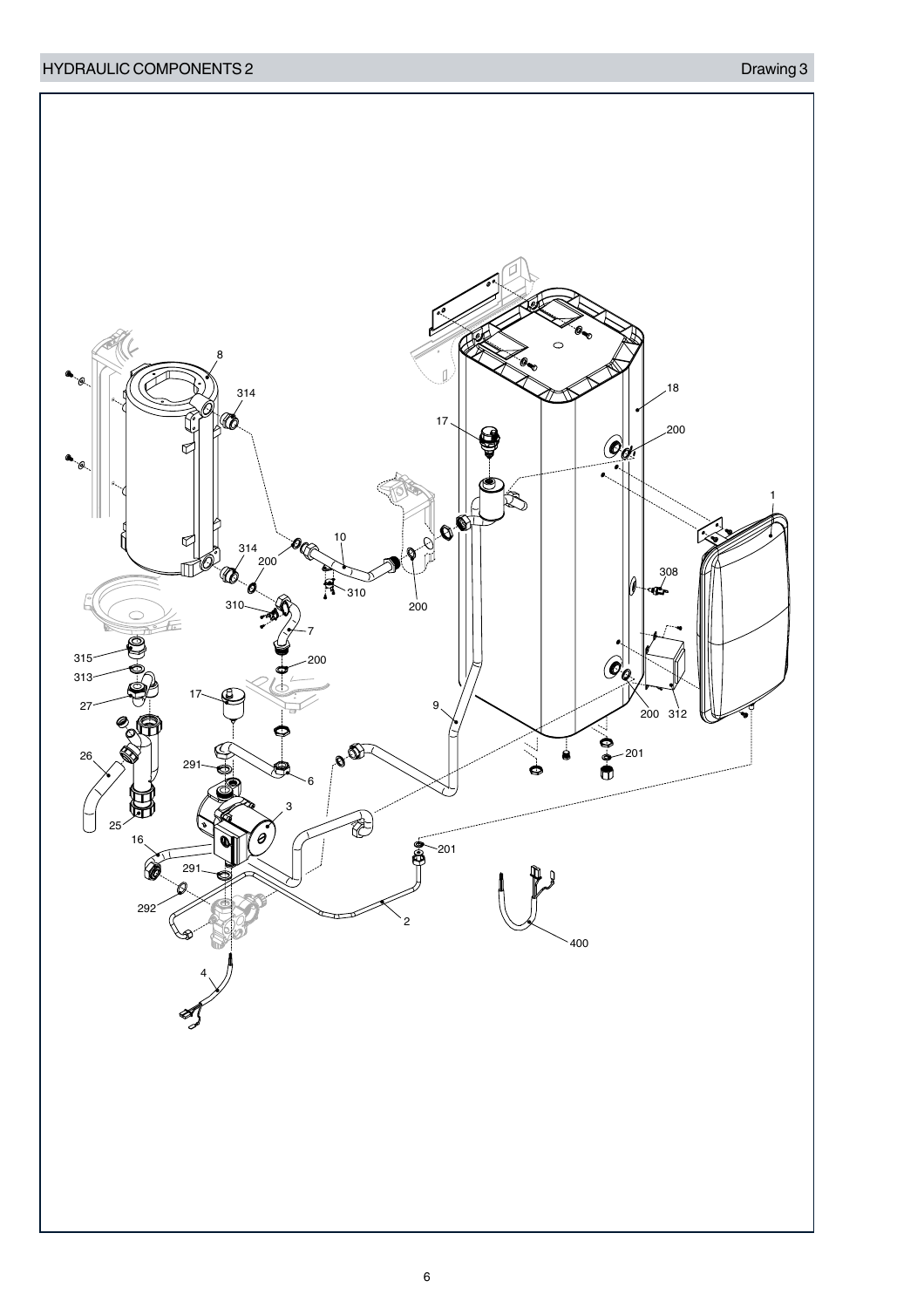| <b>HYDRAULIC COMPONENTS 2</b> |                         | Drawing 3   |
|-------------------------------|-------------------------|-------------|
| POS.                          | <b>DESCRIPTION</b>      | Part number |
|                               |                         |             |
| $\mathbf{1}$                  | <b>Expansion vessel</b> | R1328       |
| $\mathbf{2}$                  | Flexible pipe           | R10026469   |
| 3                             | Pump                    | R6749       |
| 4                             | Pump cable              | R1845       |
| 6                             | Pipe                    | R2356       |
| $\overline{7}$                | Pipe                    | R2359       |
| 8                             | Heat exchanger          | R1034       |
| 9                             | Pipe                    | R2355       |
| 10                            | <b>Pipe</b>             | R2360       |
| 16                            | Pipe                    | R2357       |
| 17                            | Air vent bottle         | R10026777   |
| 18                            | Tank                    | R10020167   |
| 25                            | <b>Siphon</b>           | R1191       |
| 26                            | Pipe                    | R1192       |
| 27                            | <b>Pipe</b>             | R2358       |
| 200                           | Washer                  | R5023       |
| 201                           | Washer                  | R5026       |
| 291                           | Washer                  | R6897       |
| 292                           | O-ring                  | R7999       |
| 308                           | <b>NTC</b> sensor       | R1097       |
| 310                           | <b>Sensor</b>           | R1194       |
| 312                           | <b>Transformer</b>      | R2033       |
| 313                           | Washer                  | R9732       |
| 314                           | Connection              | R2186       |
| 315                           | <b>Connection</b>       | R2187       |
| 400                           | <b>Wiring harness</b>   | R2369       |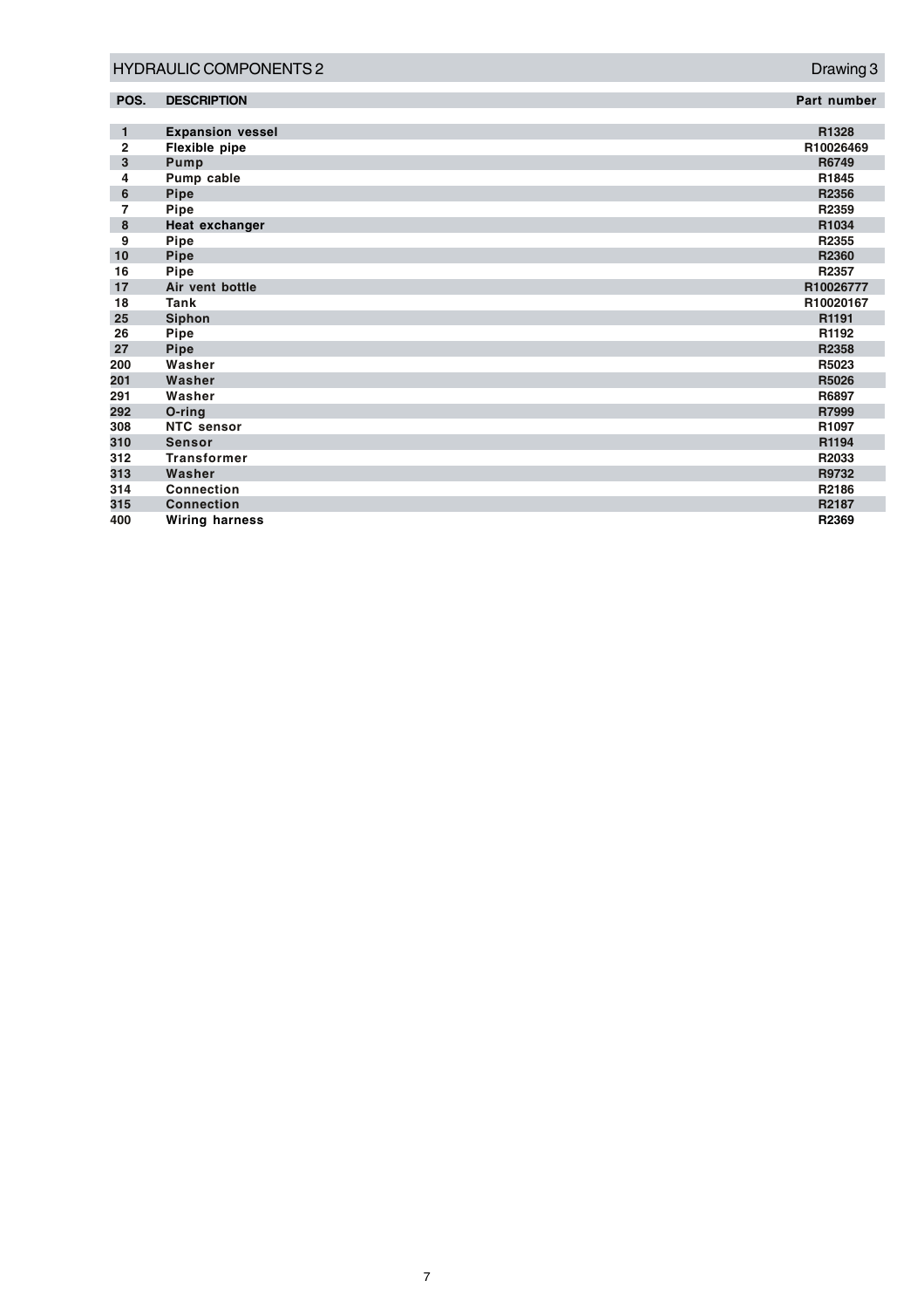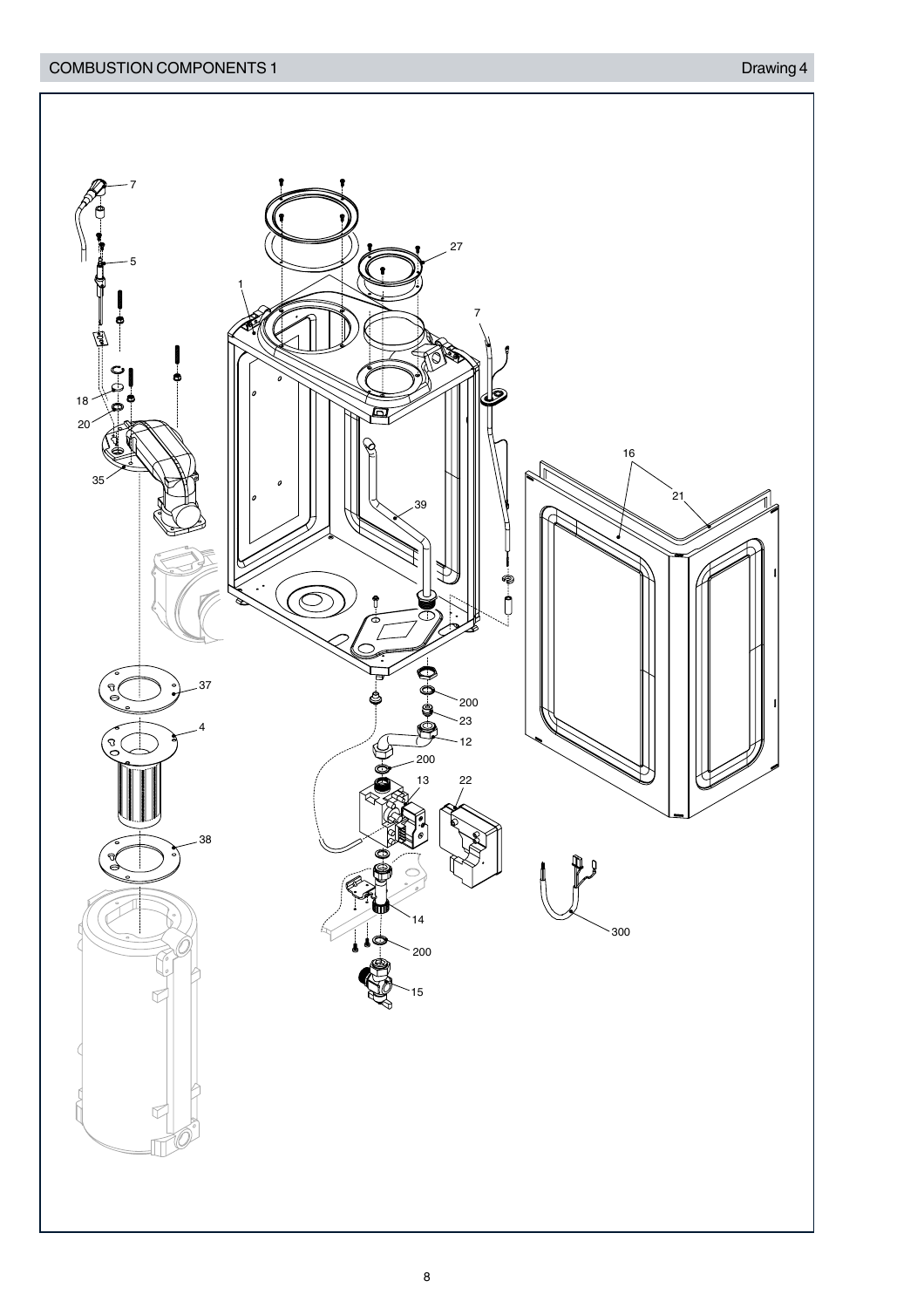|              | <b>COMBUSTION COMPONENTS 1</b>  | Drawing 4   |
|--------------|---------------------------------|-------------|
| POS.         | <b>DESCRIPTION</b>              | Part number |
| $\mathbf{1}$ | Roomsealed chamber              | R2177       |
| 4            | Main burner with flange         | R10020640   |
| 5            | Spark electrode                 | R2192       |
| 7            | Spark electrode cable           | R2354       |
| 12           | Gas pipe                        | R10024420   |
| 13           | Gas valve                       | R10020631   |
| 14           | <b>Pipe</b>                     | R1338       |
| 15           | <b>Gas cock connection</b>      | R7330       |
| 16           | Front panel for air box         | R2178       |
| 18           | Glass                           | R2193       |
| 20           | Glass washer                    | R2194       |
| 22           | Electronic ignition control box | R10021132   |
| 23           | N.g. jet                        | R10024421   |
| 27           | Hole cap                        | R8084       |
| 35           | Air/gas conveyor                | R1038       |
| 37           | Washer                          | R2196       |
| 38           | Washer                          | R2199       |
| 39           | Gas pipe                        | R10024296   |
| 200          | Washer                          | R5023       |
| 300          | <b>Wiring harness</b>           | R2367       |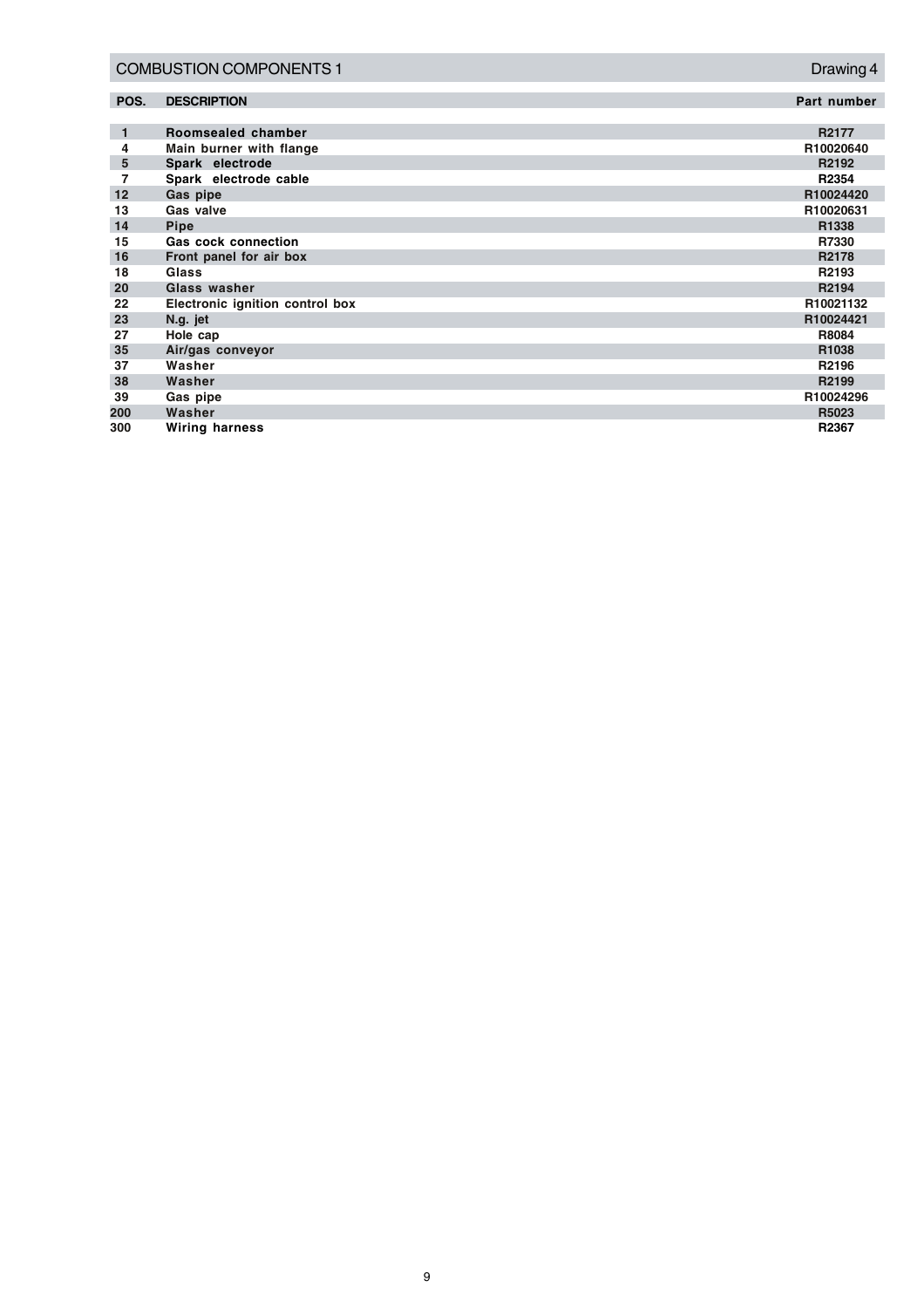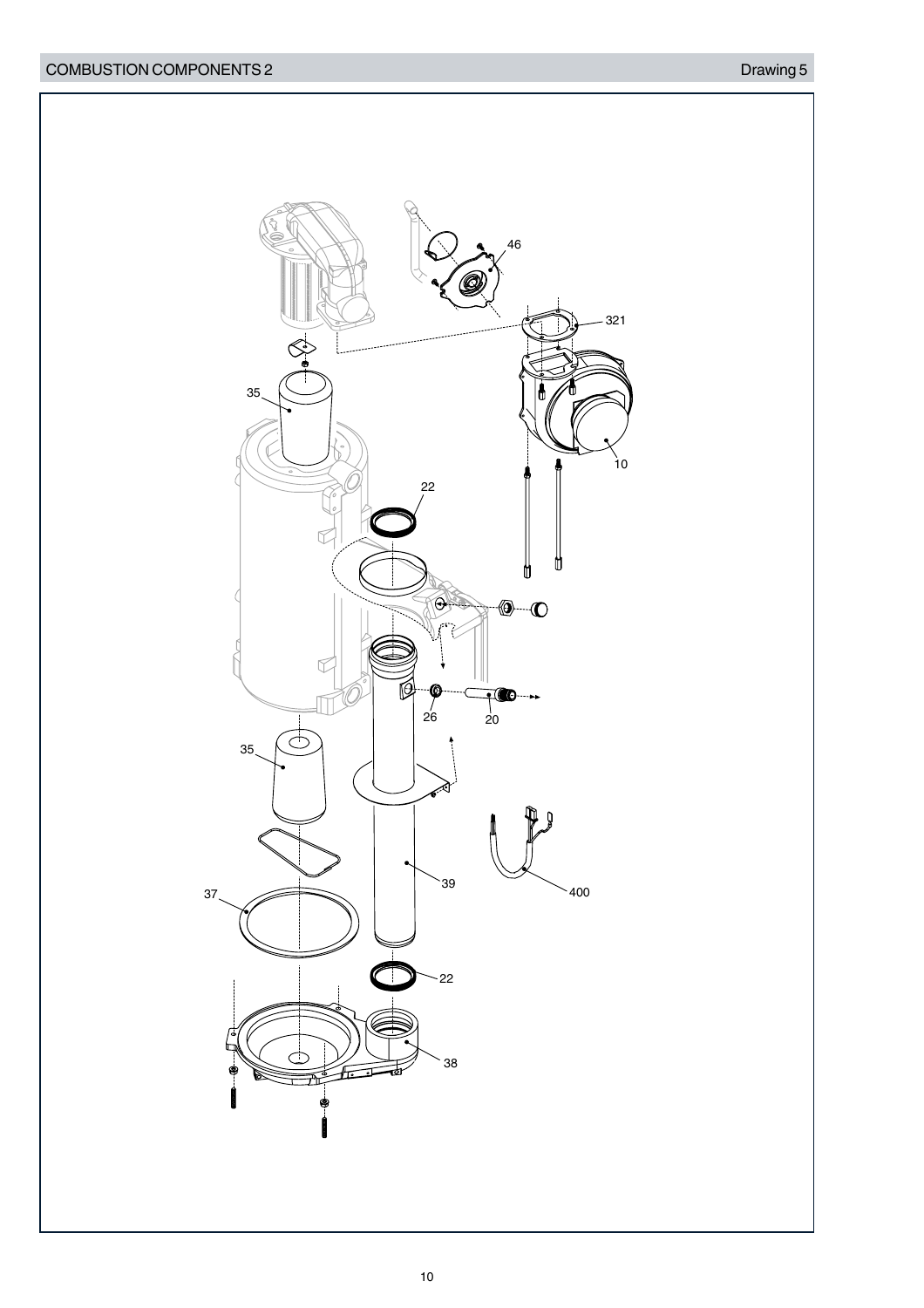|      | <b>COMBUSTION COMPONENTS 2</b>             | Drawing 5         |
|------|--------------------------------------------|-------------------|
| POS. | <b>DESCRIPTION</b>                         | Part number       |
| 10   | Fan                                        | R10022853         |
| 20   | Block with combustion analysis check point | R <sub>2181</sub> |
| 22   | Washer                                     | R8912             |
| 26   | <b>Fairlead</b>                            | R10020130         |
| 35   | Retarder                                   | R2200             |
| 37   | Washer                                     | R2352             |
| 38   | <b>Condensation collecting</b>             | R <sub>1039</sub> |
| 39   | <b>Exhaust tube</b>                        | R2188             |
| 46   | Mixer and clip                             | R10024295         |
| 321  | Washer                                     | R8893             |
| 400  | <b>Wiring harness</b>                      | R2366             |